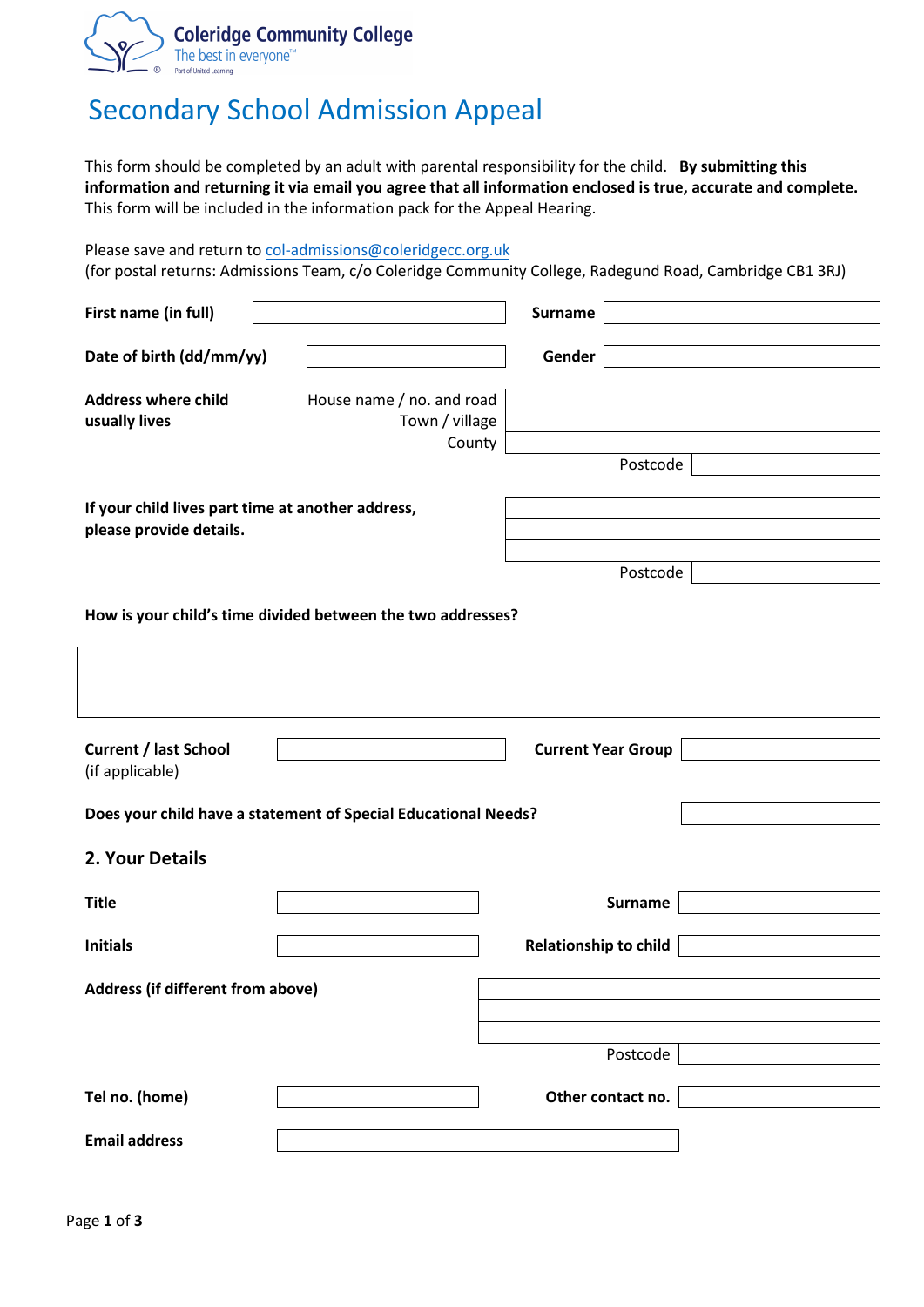## **3. Other Adult(s) with Parental Responsibility**

| <b>Title</b>                                                                                                                               |  | <b>Surname</b>               |  |  |  |
|--------------------------------------------------------------------------------------------------------------------------------------------|--|------------------------------|--|--|--|
| <b>Initials</b>                                                                                                                            |  | <b>Relationship to child</b> |  |  |  |
| Address (if different from previous page)                                                                                                  |  |                              |  |  |  |
|                                                                                                                                            |  |                              |  |  |  |
|                                                                                                                                            |  | Postcode                     |  |  |  |
| Tel no. (home)                                                                                                                             |  | Other contact no.            |  |  |  |
| <b>Email address</b>                                                                                                                       |  |                              |  |  |  |
| <b>4. School Place Offered</b>                                                                                                             |  |                              |  |  |  |
| What school has your child been offered?                                                                                                   |  |                              |  |  |  |
| Have you visited or contacted the <b>offered</b> school and discussed with its headteacher<br>what it is they have to offer.               |  |                              |  |  |  |
| <b>5. Admission Appeal</b>                                                                                                                 |  |                              |  |  |  |
| I wish to appeal against the decision not to meet my preference for my child to<br>attend (select name of school / college appealing for). |  |                              |  |  |  |

If you would like the Appeal Panel to see any documents in respect of your appeal, please enclose copies of these or send separately to the address on page one of this form. **NOTE**: if you have stated any reasons for a medical, social or welfare nature, please attach professional evidence where appropriate, e.g. a letter from a doctor. Please also complete the 'reasons for appealing' box below.

| Reasons why I am appealing |  |  |  |  |
|----------------------------|--|--|--|--|
|----------------------------|--|--|--|--|